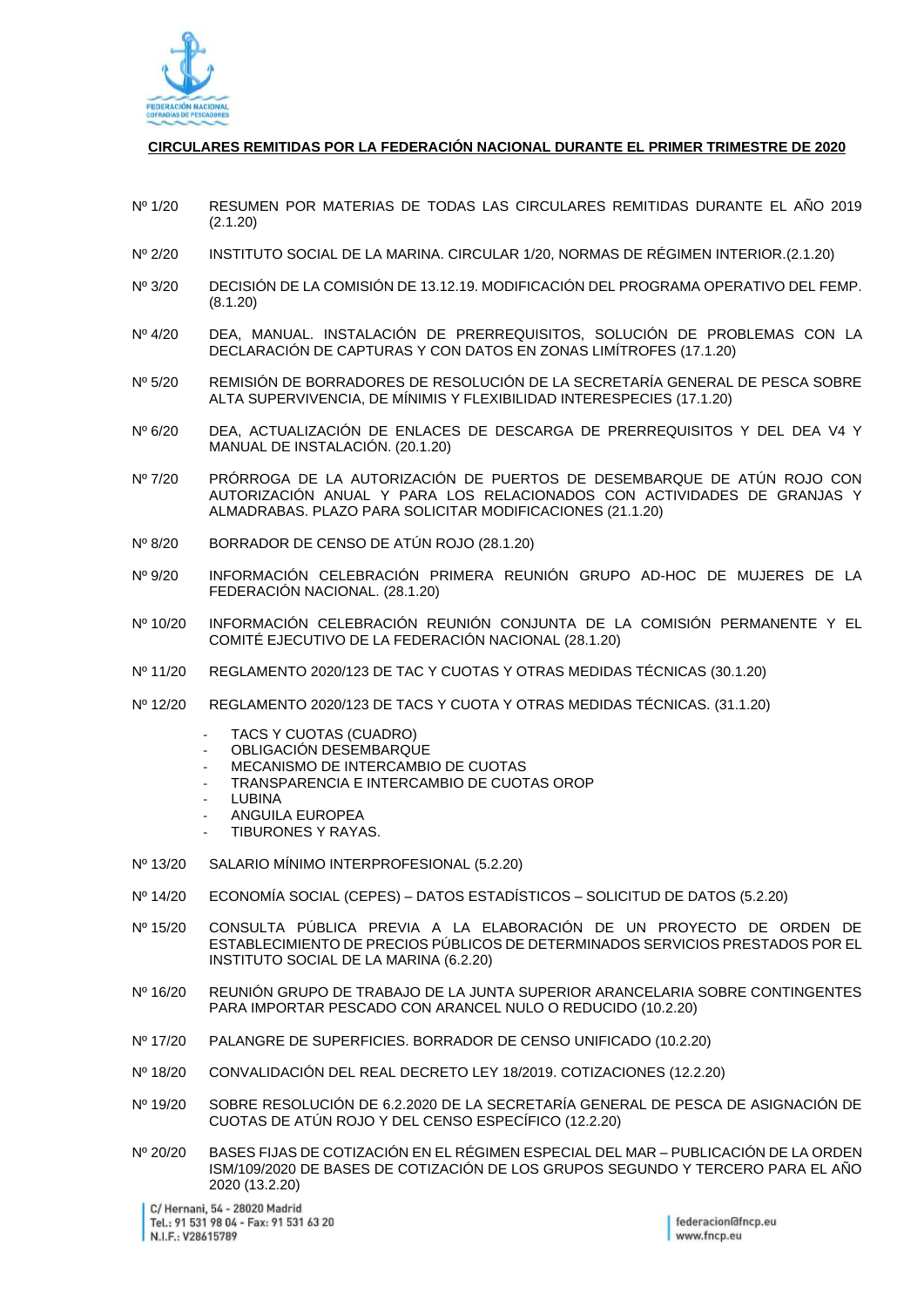

- Nº 21/20 ACTUALIZACIÓN DE LA LISTA DE PUERTOS DE DESEMBARQUE Y TRANSBORDO DE PRODUCTOS DE LA PESCA DE BUQUES PESQUEROS DE TERCEROS PAÍSES (14.2.20)
- Nº 22/20 FUNDACIÓN BIODIVERSIDAD. PROGRAMA PLEAMAR PROYECTO PRESENTADO POR LA FEDERACIÓN NACIONAL: PROBLEMÁTICA DE LOS RESIDUOS MARINOS: EL PAPEL DEL PROFESIONAL DE LA PESCA COSTERA EN LA LUCHA CONTRA LA BASURA EN EL MAR VIGIAMAR (18.2.20)
- Nº 23/20 ENCUESTA CADENA DE VALOR DEL OBSERVATORIO DE LA CADENA ALIMENTARIA. REUNIÓN EN LA SEDE DEL MAPA (19.2.20)
- Nº 24/20 REGLAMENTO 2020/231 DE MODIFICACIÓN DEL REGLAMENTO 2018/1977 DE CONTINGENTES PARA LA IMPORTACIÓN DE PESCADO CON ARANCEL NULO O REDUCIDO EN EL PERIODO 2019- 2020 (20.2.20)
- Nº 25/20 PROYECTO DE INFORME DEL PARLAMENTO EUROPEO A LA PROPUESTA DE REGLAMENTO DE MODIFICACIÓN DEL REGLAMENTO 1224/2009 DE CONTROL (26.2.20)
- Nº 26/20 REUNIÓN DEL GRUPO DE GOBERNANZA PESQUERA (27.2.20)
- Nº 27/20 PALANGRE DE SUPERFICIE. CENSO UNIFICADO (28.2.20)
- Nº 28/20 REUNIÓN DE LA COMISIÓN DE ASUNTOS SOCIALES DEL COMITÉ CONSULTIVO DEL SECTOR PESQUERO SOBRE EL CONVENIO 188 OIT Y SOBRE LA DIRECTIVA 2017/159 (28.2.20)
- Nº 29/20 FUNDACIÓN BIODIVERSIDAD. PROGRAMA PLEAMAR PROYECTO PRESENTADO POR LA FEDERACIÓN NACIONAL: "COFRADÍAS DE PESCADORES POR LA ECONOMÍA Y CRECIMIENTO AZUL Y LOS OBJETIVOS DE DESARROLLO SOSTENIBLE" (COFBLUEGROWTH) (3.3.20)
- Nº 30/20 ESTRUCTURA ORGÁNICA BÁSICA DEL MINISTERIO DE AGRICULTURA, PESCA Y ALIMENTACIÓN (6.3.20)
- Nº 31/20 REUNIÓN DEL SECTOR PESQUERO CON EL MINISTRO DE AGRICULTURA, PESCA Y ALIMENTACIÓN (9.3.20)
- Nº 32/20 MEDIDAS SOCIOECONÓMICAS PARA HACER FRENTE AL CORONAVIRUS (18.3.20)
- Nº 33/20 LISTA DE ESPECIES QUE PUEDEN LIBERARSE EN 2020 POR ALTA SUPERVIVENCIA (18.3.30)
- Nº 34/20 CORONAVIRUS. PETICIÓN DE DATOS A LAS COFRADÍAS SOBRE SITUACIÓN DE LAS FLOTAS Y DE LAS LONJAS (18.3.20)
- Nº 35/20 INFORMACIÓN DOCUMENTO RECIBIDO DE EUROPECHE SOBRE IMPACTO DE COVID-19 EN EL SECTOR PESQUERO. (19.3.20)
- Nº 36/20 CORONAVIRUS. PRÓRROGA DE CERTIFICADOS.(19.3.20)
- Nº 37/20 APLICACIÓN DEL REAL DECRETO 463/2020 DE ALARMA POR CORONAVIRUS EN EL SECTOR PESQUERO. NOTA INFORMATIVA DEL MAPA (19.3.20)
- Nº 38/20 CENTRO DE SEGUIMIENTO PESQUERO. OBLIGACIÓN DE COMUNICAR LOS BARCOS QUE PARALIZAN SU ACTIVIDAD, ACLARACIÓN SOBRE LAS SOLICITUDES Y RECOMENDACIÓN PARA CONTACTAR.(20.3.20)
- Nº 39/20 COVID-19. PRÓRROGA VALIDEZ DE TITULACIONES Y DESPACHOS, SUSPENSIÓN DE ACTIVIDADES INSPECTORAS Y DE RECONOCIMIENTO AUTORIDAD PORTUARIA (20.3.20)
- Nº 40/20 INTERPRETACIÓN DE LOS ARTÍCULOS 22 Y 24 DEL RDL 8/2020 PARA EL SECTOR DE LA PESCA. ESCRITO DE LA FNCP Y DE CEPESCA AL MINISTRO DE INCLUSIÓN, SEGURIDAD SOCIAL Y MIGRACIONES, A LA MINISTRA DE TRABAJO Y ECONOMÍA SOCIAL, AL MINISTRO DE AGRICULTURA, PESCA Y ALIMENTACIÓN, Y AL INSTITUTO SOCIAL DE LA MARINA (20.3.20)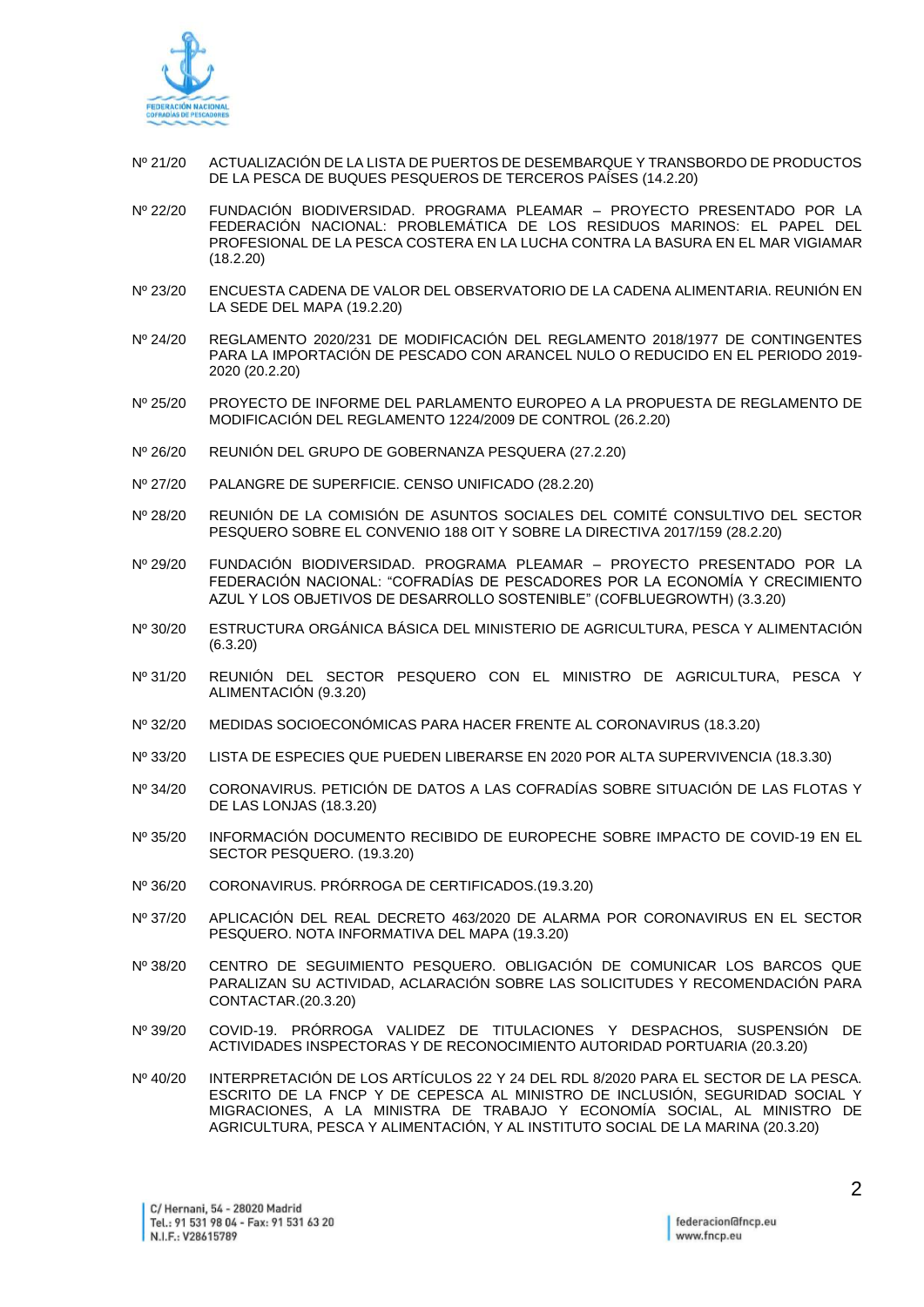

- Nº 41/20 COVID-19. AYUDAS A LA PESCA. NOTA INFORMATIVA DE LA DGMARE DE LA UNIÓN EUROPEA (23.3.20)
- Nº 42/20 COVID-19. TELETRABAJO EN LA FEDERACIÓN NACIONAL (23.3.20)
- Nº 43/20 NOTA INFORMATIVA SOBRE LAS MEDIDAS SANITARIAS Y DE SEGURIDAD A ADOPTAR EN LOS BUQUES PESQUEROS PARA HACER FRENTE AL COVID-19 –SGPESCA/ISM- (23.3.20)
- Nº 44/20 COVID-19. LA PRIORIDAD ES LA PROTECCIÓN DE LA VIDA (25.3.20)
- Nº 45/20 COVID-19. DESPLAZAMIENTO EN VEHÍCULOS PARTICULARES (25.3.20)
- Nº 46/20 COVID-19. BARCOS SIN CAJA AZUL. PETICIÓN DE INFORMACIÓN DIARIA A SEGEPESCA DE LOS BARCOS ACTIVOS Y DE LOS BARCOS EN PUERTO (25.3.20)
- Nº 47/20 NOTA INFORMATIVA SOBRE LA APLICACIÓN DEL REAL DECRETO DE ESTADO DE ALARMA EN EL SECTOR PESQUERO Y ACUÍCOLA (25.3.20)
- Nº 48/20 COVID-19. ACLARACIÓN DEL FORMULARIO SOBRE BARCOS SIN CAJA AZUL PARALIZADOS EN PUERTO (26.3.20)
- Nº 49/20 COVID-19 DESPLAZAMIENTOS DE TRABAJADORES CIRCULACIÓN DE VEHÍCULOS RELACIONADOS CON LA ACTIVIDAD PESQUERA (27.3.20)
- Nº 50/20 COVID-19. ACLARACIÓN (2) AL FORMULARIO SOBRE BARCOS SIN CAJA AZUL PARALIZADOS EN PUERTO (27.3.20)
- Nº 51/20 COVID-19. TRABAJADOR POR CUENTA PROPIA O AUTÓNOMO: PRESTACIÓN POR CESE DE ACTIVIDAD Y OTRAS MEDIDAS –ERTES, AYUDAS, AVALES (30.3.20)
- Nº 52/20 COVID-19
	- ERTE: FUERZA MAYOR. CAUSAS ECONÓMICAS, TÉCNICAS ORGANIZATIVAS O DE PRODUCCIÓN - DESPIDOS
		- AYUDAS DE LAS COMUNIDADES AUTÓNOMAS (31.3.20)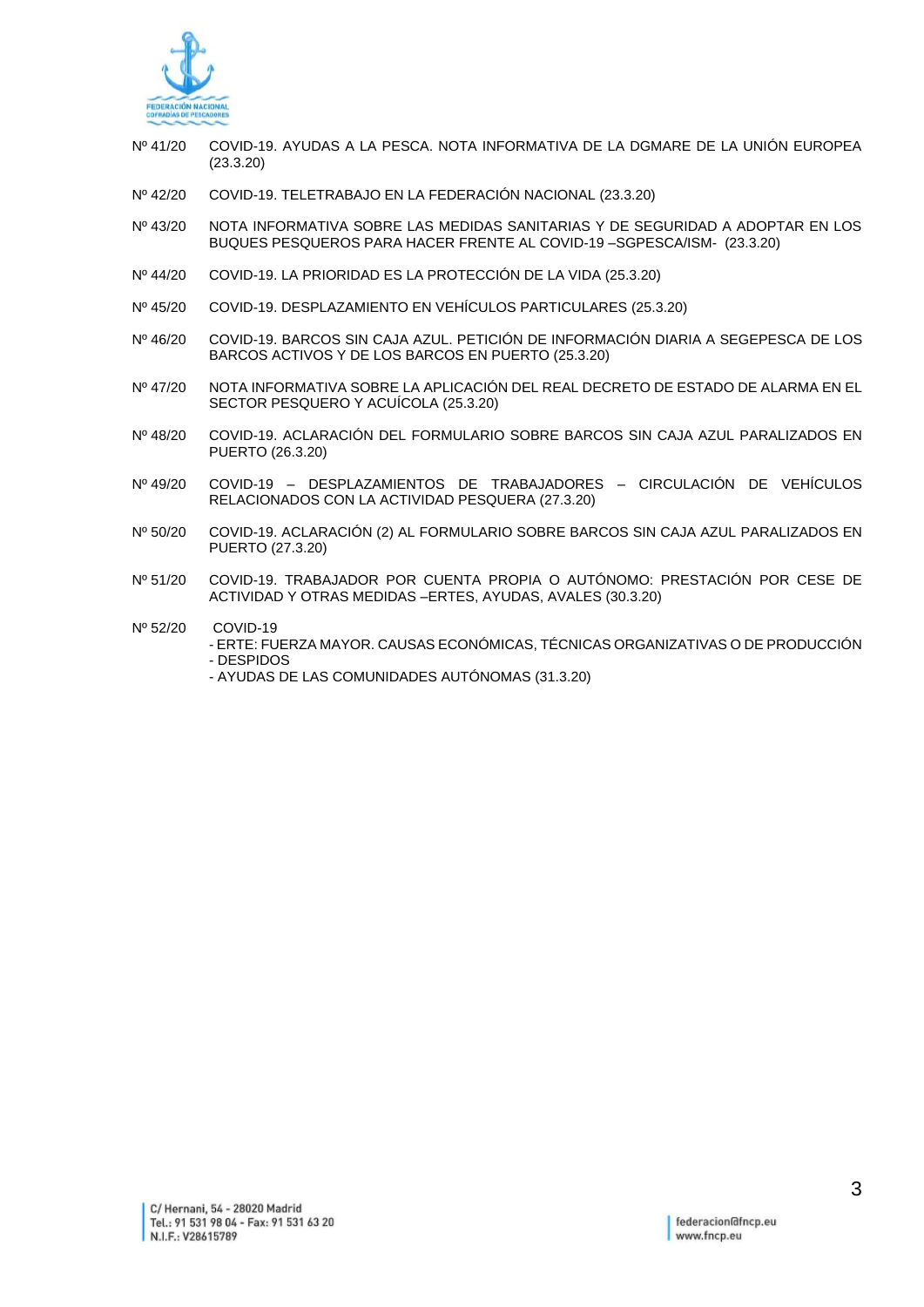

## **CARTAS CIRCULARES REMITIDAS POR LA FEDERACIÓN NACIONAL DURANTE EL PRIMER TRIMESTRE DE 2020**

- SALIDA 2 REGLAMENTO 2019/2236. POSIBILIDADES DE PESCA 2020 PARA DETERMINADAS POBLACIONES Y GRUPOS DE POBLACIONES DE POBLACIONES DE PECES EN EL MAR MEDITERRÁNEO. (2.1.20)
- SALIDA 3 REGLAMENTO DELEGADO 2019/2237 DE LA COMISIÓN SOBRE OBLIGACIÓN DESEMBARQUE EN DETERMINADAS PESQUERÍAS DEMERSALES EN AGUAS SUROCCIDENTALES PARA EL PERIODO 2020-2021.(2.1.20)
- SALIDA 5 PROYECTO DE ORDEN SOBRE EL PATUDO (3.1.20)
- SALIDA 6 OBLIGACIÓN DESEMBARQUE: REGLAMENTO DELEGADO 2020/4 QUE MODIFICA EL REGLAMENTO 201/86 DE DESCARTES DEL MEDITERRÁNEO (7.1.20)
- SALIDA 8 TÚNIDOS TROPICALES. ACLARACIÓN SOBRE LA PROHIBICIÓN DEL DESPLIEGUE DE FADS (9.1.20)
- SALIDA 9 TÚNIDOS TROPICALES. NUEVA ACLARACIÓN SOBRE LA PROHIBICIÓN DEL DESPLIEGUE DE FADS (9.1.20)
- SALIDA 10 MEDICIÓN DE ESFUERZO EN LA PESCA DE ESPECIES DEMERSALES EN EL MAR MEDITERRÁNEO (15.1.20)
- SALIDA 11 BORRADOR DE RESOLUCIÓN DE LA SECRETARÍA GENERAL DE PESCA, DE REPARTO DE CUOTAS INICIALES POR MODALIDAD PARA EL CALADERO CANTÁBRICO Y NOROESTE, GOLFO DE CÁDIZ Y ARRASTRE DE PORTUGAL (15.1.20)
- SALIDA 12 ORDEN APA/6/2020 DE PARADAS TEMPORALES DE ARRASTRE DE FONDO Y CERCO DEL MEDITERRÁNEO. PERIODO 2020-2021(16.1.20)
- SALIDA 15 BORRADOR DE RESOLUCIÓN DE LA SECRETARÍA GENERAL DE PESCA. DISPOSICIONES DE ORDENACIÓN DE LA PESQUERÍA DE LAS RAYAS DE LAS ZONAS 8 Y 9 PARA LOS BUQUES DEL CANTÁBRICO Y NOROESTE (17.1.20)
- SALIDA 18 PROPUESTA DE INTERCAMBIO DE CABALLA Y BOQUERÓN CON PORTUGAL. CONSULTA SOBRE BARCOS INTERESADOS (20.1.20)
- SALIDA 20 CESIONES TEMPORALES DE CUOTAS 2019 PLAZO LÍMITE DE SOLICITUD. (21.1.20)
- SALIDA 21 PLAZO PARA LA RENOVACIÓN DE AUTORIZACIÓN DE PUERTOS DE DESEMBARQUE DE PEZ ESPADA EN EL MEDITERRÁNEO (21.1.20)
- SALIDA 24 RESOLUCIÓN DEL 24.1.20 DE LA SECRETARÍA GENERAL DE PESCA. REPARTO DE CUOTAS INICIALES POR MODALIDAD PARA EL CALADERO CANTÁBRICO Y NOROESTE, GOLFO DE CÁDIZ Y ARRASTRE DE PORTUGAL (24.1.20)
- SALIDA 25 REGLAMENTO 2020/112. DEDUCCIÓN DE CUOTAS QUE SE HAN APLICADO EN 2019 Y 2020 POR SOBREPESCA EN AÑOS ANTERIORES (27.1.20)
- SALIDA 30 RESOLUCIÓN DE 26.12.19 DE LA SECRETARÍA GENERAL DE PESCA, PUERTOS DE CONTROL DE LOS DESEMBARQUES DE MAS DE 10 TONELADAS DE DETERMINADAS ESPECIES PELÁGICAS. MODIFICACIÓN (31.1.20)
- SALIDA 32 BORRADOR DE RESOLUCIÓN DE PESCA DE ATÚN ROJO POR LOS BUQUES ARTESANALES DEL ESTRECHO EN 2020 (4.2.20)
- SALIDA 33 PUERTOS DE DESEMBARQUE DE ATÚN ROJO EN CANARIAS EN 2020 (4.2.20)
- SALIDA 34 RESOLUCIÓN DE 17.1.20 DE LA SECRETARÍA GENERAL DE PESCA. TOPES DE CAPTURAS PARA EL JUREL Y LA CABALLA EN CANTABRIA. CERCO (4.2.20)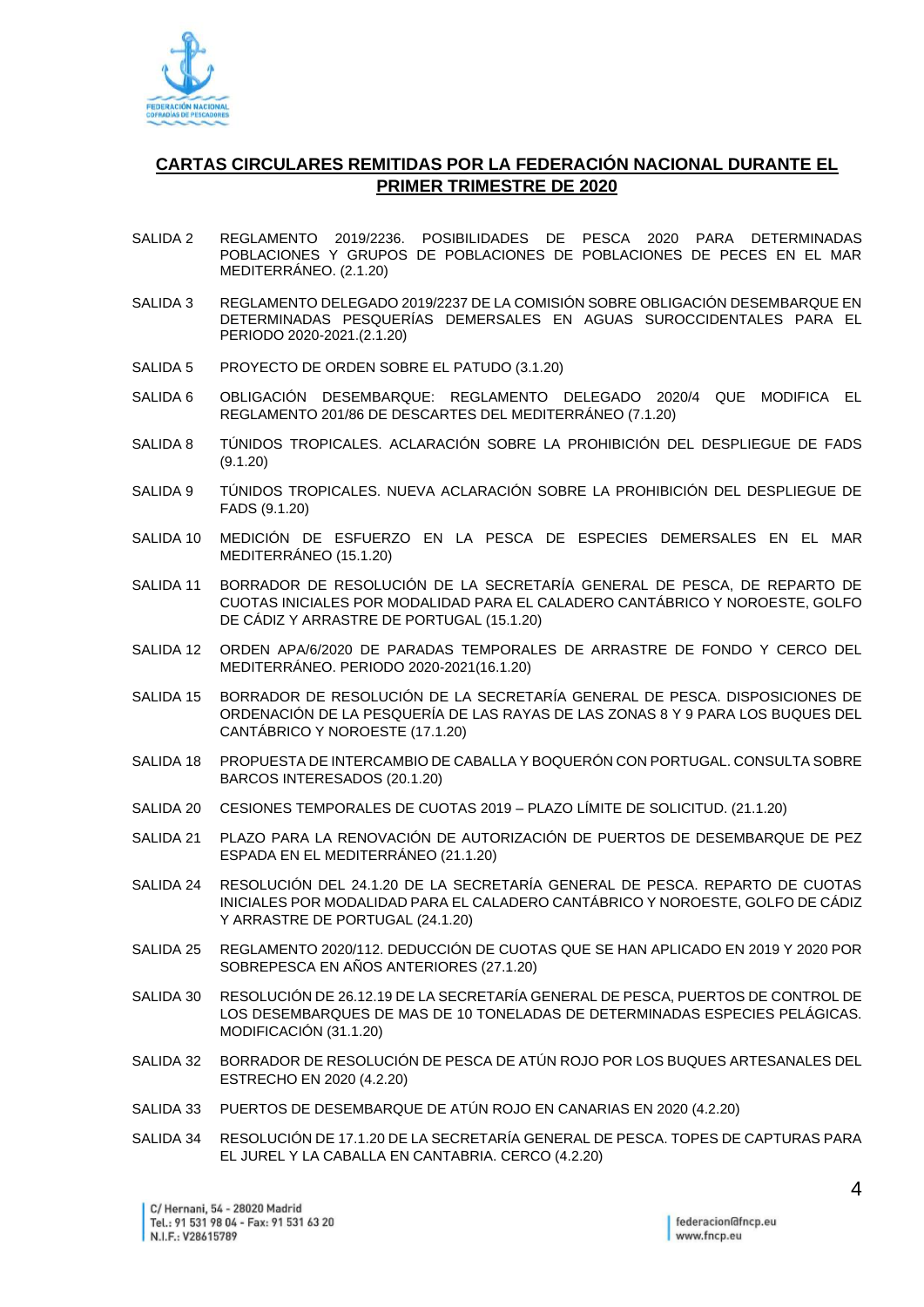

- SALIDA 35 RESOLUCIÓN DE 20.1.20 DE LA SECRETARÍA GENERAL DE PESCA DE DISPOSICIONES ADICIONALES DE ORDENACIÓN DE LA CABALLA ZONAS 8C Y 9A PARA ARTES DISTINTOS DE ARRASTRE Y CERCO EN GUIPÚZCOA Y VIZCAYA (4.2.20)
- SALIDA 36 RESOLUCIÓN DE 20.1.20 SOBRE APERTURA DE LA PESCA PARA CAPTURA ACCESORIA DE CABALLA EN LAS ZONAS 8C Y 9A POR ARTES DISTINTOS AL ARRASTRE Y CERCO DEL CALADERO CANTÁBRICO NOROESTE (4.2.20)
- SALIDA 37 BORRADOR DE RESOLUCIÓN DE PESCA DE ATÚN ROJO EN CANARIAS EN 2020 (4.2.20)
- SALIDA 41 PUBLICACIÓN EN EL BOE DE LA RESOLUCIÓN DE 24.1.20 DE LA SECRETARÍA GENERAL DE PESCA. REPARTO DE CUOTAS INICIALES POR MODALIDAD PARA EL CANTÁBRICO Y NOROESTE, GOLFO DE CÁDIZ Y ARRASTRE DE PORTUGAL (5.2.20)
- SALIDA 59 CERCO ZONA 8. BORRADOR DE RESOLUCIÓN DE MEDIDAS DE ORDENACIÓN DE LA PESCA DE LA ANCHOA (12.2.20)
- SALIDA 62 RESOLUCIÓN DE LA SECRETARÍA GENERAL DE PESCA. DISPOSICIONES DE ORDENACIÓN DE LA PESQUERÍA DE RAYAS EN LAS ZONAS 8 Y 9 PARA LOS BUQUES DEL CANTÁBRICO Y NOROESTE (13.2.20)
- SALIDA 63 RESOLUCIÓN DE PESCA DE ATÚN ROJO EN CANARIAS EN 2020 (14.2.20)
- SALIDA 64 RESOLUCIÓN DE PESCA ATÚN ROJO POR LOS BUQUES ARTESANALES DEL ESTRECHO EN 2020 (14.2.20)
- SALIDA 65 PROPUESTA EQUILIBRIO CABALLA OTROS ARTES (14.2.20)
- SALIDA 66 REUNIÓN ARTE DE CERCO DEL MEDITERRÁNEO (14.2.20)
- SALIDA 68 PUBLICACIÓN EN EL BOE DE LA RESOLUCIÓN DE PESCA DE ATÚN ROJO EN CANARIAS EN 2020 (17.2.20)
- SALIDA 69 PUBLICACIÓN EN EL BOE DE LA RESOLUCIÓN DE PESCA DE ATÚN ROJO POR LOS BUQUES ARTESANALES EN EL ESTRECHO EN 2020 (17.2.20)
- SALIDA 72 PESQUERÍA DE ESPECIES PELÁGICAS (CERCO) EN AGUAS COMUNITARIAS. 2º TRIMESTRE (20.2.20)
- SALIDA 75 PESQUERÍA EN AGUAS COMUNITARIAS. 1º TRIMESTRE 2020 AMPLIACIÓN LISTA AGUAS FRANCESAS CERCO PELÁGICOS (26.2.20)
- SALIDA 77 PESQUERÍA EN AGUAS COMUNITARIAS 1º TRIMESTRE AMPLIACIÓN LISTA AGUAS FRANCESAS CERCO PELÁGICOS (28.2.20)
- SALIDA 78 BORRADOR RESOLUCIÓN REPARTOS CERCO CANTÁBRICO Y NOROESTE: CABALLA, JUREL 8C Y JUREL 9A (28.2.20)
- SALIDA 79 CERCO ZONA 8. RESOLUCIÓN DE MEDIDAS DE ORDENACIÓN DE LA PESCA DE LA ANCHOA (28.2.20)
- SALIDA 82 CUOTAS INICIALES PARA BARCOS DE CERCO DEL CANTÁBRICO Y NOROESTE: CABALLA, JUREL 8C Y JUREL 9A (28.2.20)
- SALIDA 84 CERCO ZONA 8. MODIFICACIÓN DE LA RESOLUCIÓN DE MEDIDAS DE ORDENACIÓN DE LA PESCA DE LA ANCHOA (4.3.20)
- SALIDA 85 NUEVA PROPUESTA DE REPARTO DE CUOTAS INICIALES PARA BARCOS DE CERCO DEL CANTÁBRICO Y NOROESTE: CABALLA, JUREL 8C Y 9A (4.3.20)
- SALIDA 86 PLAZO PARA APORTAR PROPUESTA PARA LA ORDENACIÓN DE LA PESCA DE PEQUEÑOS PELÁGICOS CON EL ARTE DE CERCO DEL MEDITERRÁNEO. COPIA DE LA PRESENTACIÓN DEL IEO. (5.3.20)
- SALIDA 88 PROYECTO DE ORDEN SOBRE EL PATUDO. NUEVA VERSIÓN (6.3.20)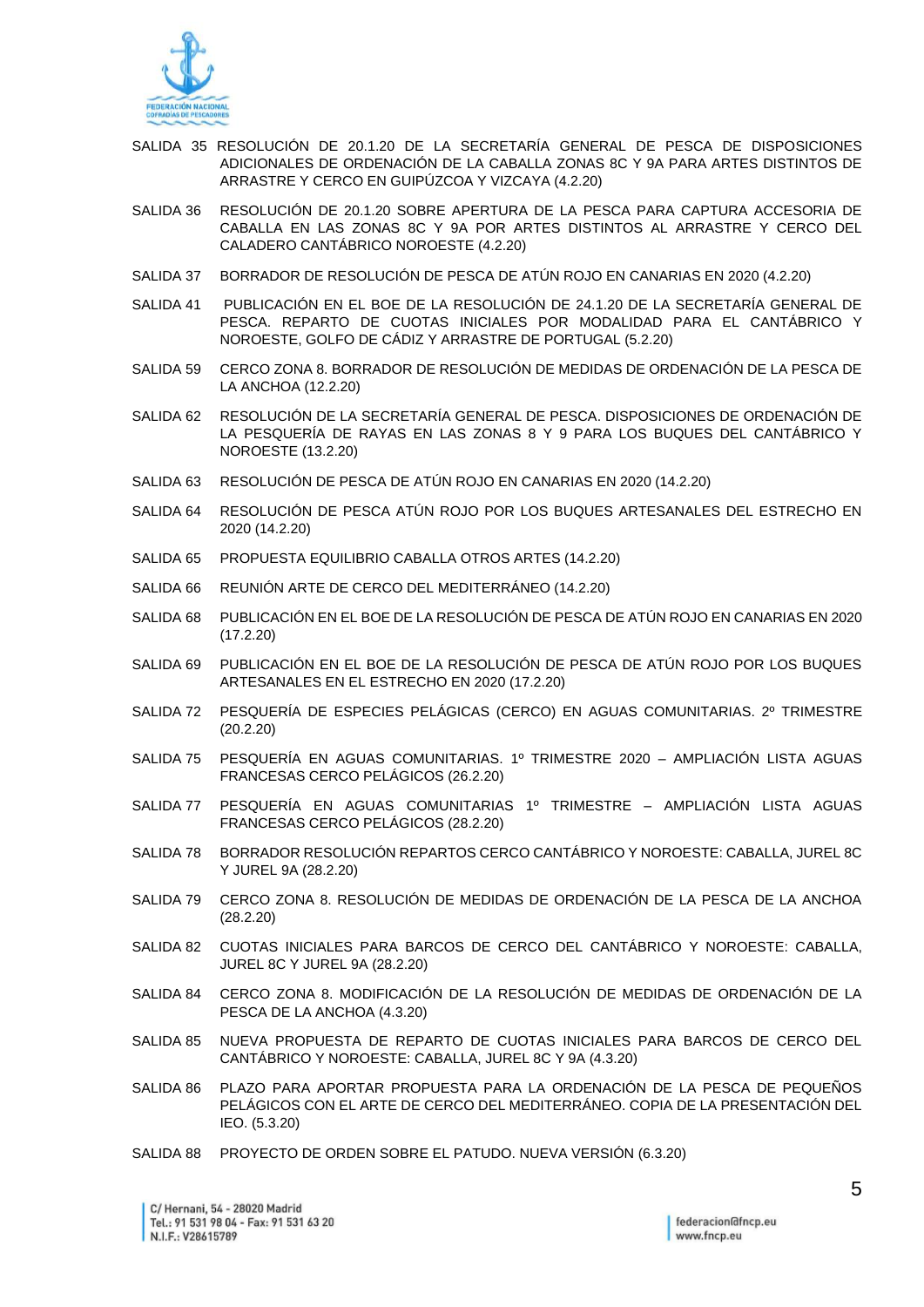

- SALIDA 90 RESOLUCIÓN DE 26.2.20 DE LA SECRETARÍA GENERAL DE PESCA DE REPARTO INDIVIDUAL DE CUOTAS DE MERLUZA PARA BARCOS DE VOLANTA DEL CANTÁBRICO Y NOROESTE 2020 (26.2.20)
- SALIDA 95 RENOVACIÓN/AUTORIZACIÓN DE PUERTOS DESIGNADOS PARA DESEMBARCAR ATÚN ROJO CON AUTORIZACIÓN ANUAL CANTÁBRICO Y NOROESTE, Y ARTESANALES DEL MEDITERRÁNEO (10.3.20)
- SALIDA 96 BORRADOR DE RESOLUCIÓN DE PESCA DE ATÚN ROJO POR LOS ARTES MENORES DEL MEDITERRÁNEO EN 2020 (12.3.20)

## **A PARTIR DE ESTE FECHA, A CAUSA DEL COVID-19, LA NUMERACIÓN QUE APARECE ES POR LA FECHA DE ENVÍO.**

- SALIDA 16.3 RESOLUCIÓN DE LA SECRETARÍA GENERAL DE PESCA POR LA QUE SE ESTABLECEN MEDIDAS DE ORDENACIÓN DE LA PESQUERÍA DE LA ANCHOA EN ZONA CIEM 8 EN 2020
- SALIDA 16.3 PLAZO ALEGACIONES ORDEN PATUDO
- SALIDA 17.3 SOBRE PESCA DE ESPECIES PELÁGICAS POR EL CERCO EN AGUAS DE PORTUGAL, POR FUERA DE LAS 12 MILLAS
- SALIDA 18.3 PALANGRE DE FONDO DEL CANTÁBRICO Y NOROESTE. CENSO Y REPARTO DE MERLUZA PARA 2020
- SALIDA 19.3 RESOLUCIÓN DE 5.3.20 DE LA SECRETARÍA GENERAL DE PESCA DE REPARTO DE POSIBILIDADES INDIVIDUALES PARA ARRASTRE DE FONDO DEL CANTÁBRICO Y NOROESTE 2020
- SALIDA 19.3 PESCA DE ESPECIES PELÁGICAS CERCO EN AGUAS DE PORTUGAL, POR FUERA DE LAS 12 MILLAS. PERIODO 1 AL 15 DE ABRIL DE 2020
- SALIDA 20.3 RESOLUCIÓN DE 10.3.2020 DE LA SECRETARÍA GENERAL DE PESCA, PUERTOS DE CONTROL DE DESEMBARQUES DE MÁS DE 10 TONELADAS DE DETERMINADAS ESPECIES PELÁGICAS. MODIFICACIÓN
- SALIDA 20.3 RESOLUCIONES DE ORDENACIÓN DE LA PESCA DE CABALLA POR ARTES MENORES, ZONAS VIIIC Y IXA PARA 2020
- SALIDA 23.3 RESOLUCIÓN DE ORDENACIÓN DE LA PESCA DE CABALLA POR ARTES MENORES, EN LUGO PARA 2020
- SALIDA 24.3 RESOLUCIÓN DE 9.3.2020 DE LA SECRETARÍA GENERAL DE PESCA, PUERTOS DESIGNADOS PARA DESEMBARCAR PEZ ESPADA DEL MEDITERRÁNEO
- SALIDA 25.3 RESOLUCIÓN DE ORDENACIÓN DE LA PESCA DE MERLUZA POR ARTES MENORES, ZONAS VIIIC Y IXA PARA 2020
- SALIDA 30.3 RESOLUCIÓN DE LA SECRETARÍA GENERAL DE PESCA DE ACTUALIZACIÓN DEL CENSO DE ARRASTRE DE FONDO DE PORTUGAL
- SALIDA 30.3 RESOLUCIÓN DE 18.3.20 DE LA SECRETARÍA GENERAL DE PESCA. DISPOSICIONES PARA LA CAMPAÑA DE ATÚN ROJO 2020 PARA LA FLOTA DE LA LISTA G), DE ARTES MENORES DEL MEDITERRÁNEO, DEL CENSO ESPECÍFICO FLOTA AUTORIZADA PARA LA PESCA DEL ATÚN ROJO
- SALIDA 30.3 RESOLUCIÓN DE 16.3.2020, DE LA SECRETARÍA GENERAL DE PESCA, POR LA QUE SE PUBLICA LA ACTUALIZACIÓN CENSO FLOTAS DE ALTURA, GRAN ALTURA Y PALANGREROS MAYORES Y MENORES DE 100 TONELADAS DE REGISTRO BRUTO, QUE OPERAN DENTRO DE LOS LÍMITES GEOGRÁFICOS DE LA COMISIÓN DE PESCA DEL ATLÁNTICO NORDESTE
- SALIDA 30.3 RESOLUCIÓN DE 16.3.2020, DE LA SECRETARÍA GENERAL DE PESCA, MODIFICANDO LA DE 17.1.2020. DISPOSICIONES ADICIONALES DE ORDENACIÓN DE LA PESQUERÍA DEL JUREL Y